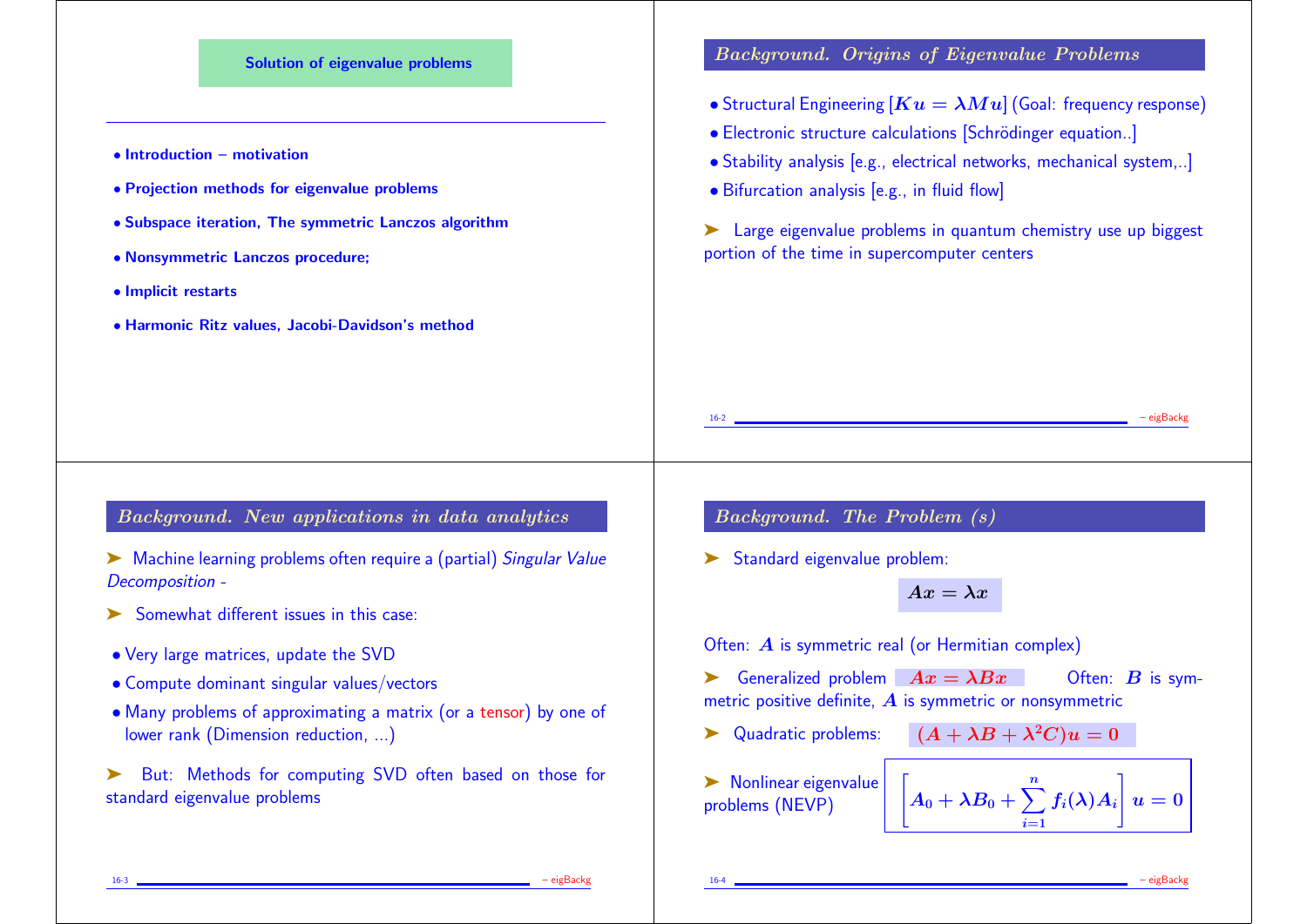- ightharpoonup General form of NEVP  $A(\lambda)x = 0$
- ➤ Nonlinear eigenvector problems:

 $[A + \lambda B + F(u_1, u_2, \dots, u_k)]u = 0$ 

16-5 – eigBackg

### What to compute:

- $\bullet$  A few  $\boldsymbol{\lambda}_i$  's with smallest or largest real parts;
- All  $\lambda_i$ 's in a certain region of  $\mathbb{C};$
- A few of the dominant eigenvalues;
- All  $\lambda_i$ 's (rare).

# Background: The main tools

#### Projection process:

- (a) Build a 'good' subspace  $K = \text{span}(V)$ ;
- (b) get approximate eigenpairs by a Rayleigh-Ritz process:  $\tilde{\lambda}$ ,  $\tilde{u} \in K$  satisfy:  $(A - \tilde{\lambda}I)\tilde{u} \perp K \longrightarrow$

 $V^H(A - \tilde{\lambda}I)V y = 0$ 

- $\triangleright$   $\tilde{\lambda}$  = Ritz value,  $\tilde{u} = V y$  = Ritz vector
- $\blacktriangleright$  Two common choices for  $K$ : 1) Power subspace  $K = \text{span}\{A^k X_0\}$ ; or  $\text{span}\{P_k(A)X_0\}$ ; 2) Krylov subspace  $K = \text{span}\{v, Av, \cdots, A^{k-1}v\}$

### Large eigenvalue problems in applications

➤ Some applications require the computation of a large number of eigenvalues and vectors of very large matrices.

➤ Density Functional Theory in electronic structure calculations: 'ground states'

► Excited states involve transitions and invariably lead to much more complex computations.  $\rightarrow$  Large matrices, \*many\* eigen-pairs to compute

16-6 – eigBackg

### Background. The main tools (cont)

#### Shift-and-invert:

► If we want eigenvalues near  $\sigma$ , replace A by  $(A - \sigma I)^{-1}$ .

Example: power method:  $v_i = Av_{i-1}/$  scaling replaced by

$$
v_j = \tfrac{(A - \sigma I)^{-1} v_{j-1}}{\mathsf{scaling}}
$$

- $\triangleright$  Works well for computing a few eigenvalues near  $\sigma$ /
- ► Used in commercial package NASTRAN (for decades!)
- Example 1 Requires factoring  $(A \sigma I)$  (or  $(A \sigma B)$ ) in generalized case.) But convergence will be much faster.
- ➤ A solve each time Factorization done once (ideally).
- 

16-8 – eigBackg

16-7 – eigBackg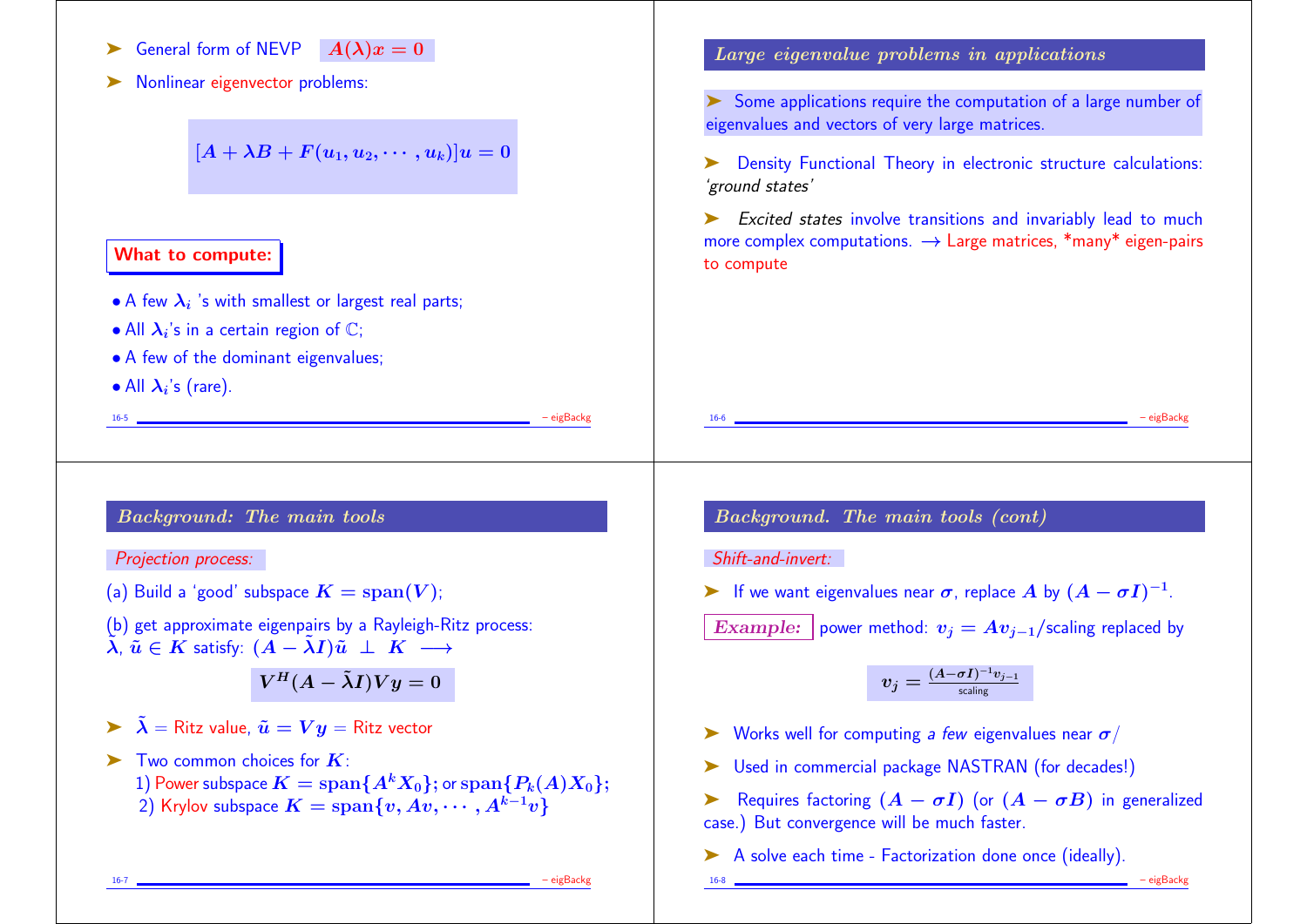## Background. The main tools (cont)

#### Deflation:

- ➤ Once eigenvectors converge remove them from the picture Restarting Strategies
- ► Restart projection process by using information gathered in previous steps

➤ ALL available methods use some combination of these ingredients.  $[e.g.$  ARPACK: Arnoldi/Lanczos  $+$  'implicit restarts'  $+$  shift-andinvert (option).]

16-9 – eigBackg

## Current state-of-the art in eigensolvers

- ➤ Eigenvalues at one end of the spectrum:
- Subspace iteration  $+$  filtering [e.g. FEAST, Cheb....]
- Lanczos+variants (no restart, thick restart, implicit restart, Davidson,..), e.g., ARPACK code, PRIMME.
- Block Algorithms [Block Lanczos, TraceMin, LOBPCG, SlepSc,...]
- $\bullet$  + Many others more or less related to above
- ➤ 'Interior' eigenvalue problems (middle of spectrum):
- $\bullet$  Combine shift-and-invert  $+$  Lanczos/block Lanczos. Used in, e.g., NASTRAN

16-10 – eigBackg – eigBackg

• Rational filtering [FEAST, Sakurai et al.,.. ]

### Projection Methods for Eigenvalue Problems

General formulation:

Projection method onto  $K$  orthogonal to  $L$ 

- $\triangleright$  Given: Two subspaces  $K$  and  $L$  of same dimension.
- Find:  $\tilde{\lambda}$ ,  $\tilde{u}$  such that

 $\tilde{\lambda} \in \mathbb{C}, \tilde{u} \in K; \; (\tilde{\lambda}I - A)\tilde{u} \perp L$ 

#### Two types of methods:

Orthogonal projection methods: situation when  $L = K$ .

Oblique projection methods: When  $L \neq K$ .

# Rayleigh-Ritz projection

Given: a subspace  $X$  known to contain good approximations to eigenvectors of A. Question: How to extract good approximations to eigenvalues/ eigenvectors from this subspace?

# **Answer:** Rayleigh Ritz process.

Let  $Q = [q_1, \ldots, q_m]$  an orthonormal basis of X. Then write an approximation in the form  $\tilde{u} = Qy$  and obtain y by writing

$$
Q^H(A-\tilde \lambda I)\tilde u=0
$$

$$
\blacktriangleright \ Q^H A Q y = \tilde{\lambda} y
$$

16-11 – eig1

16-12 – eig1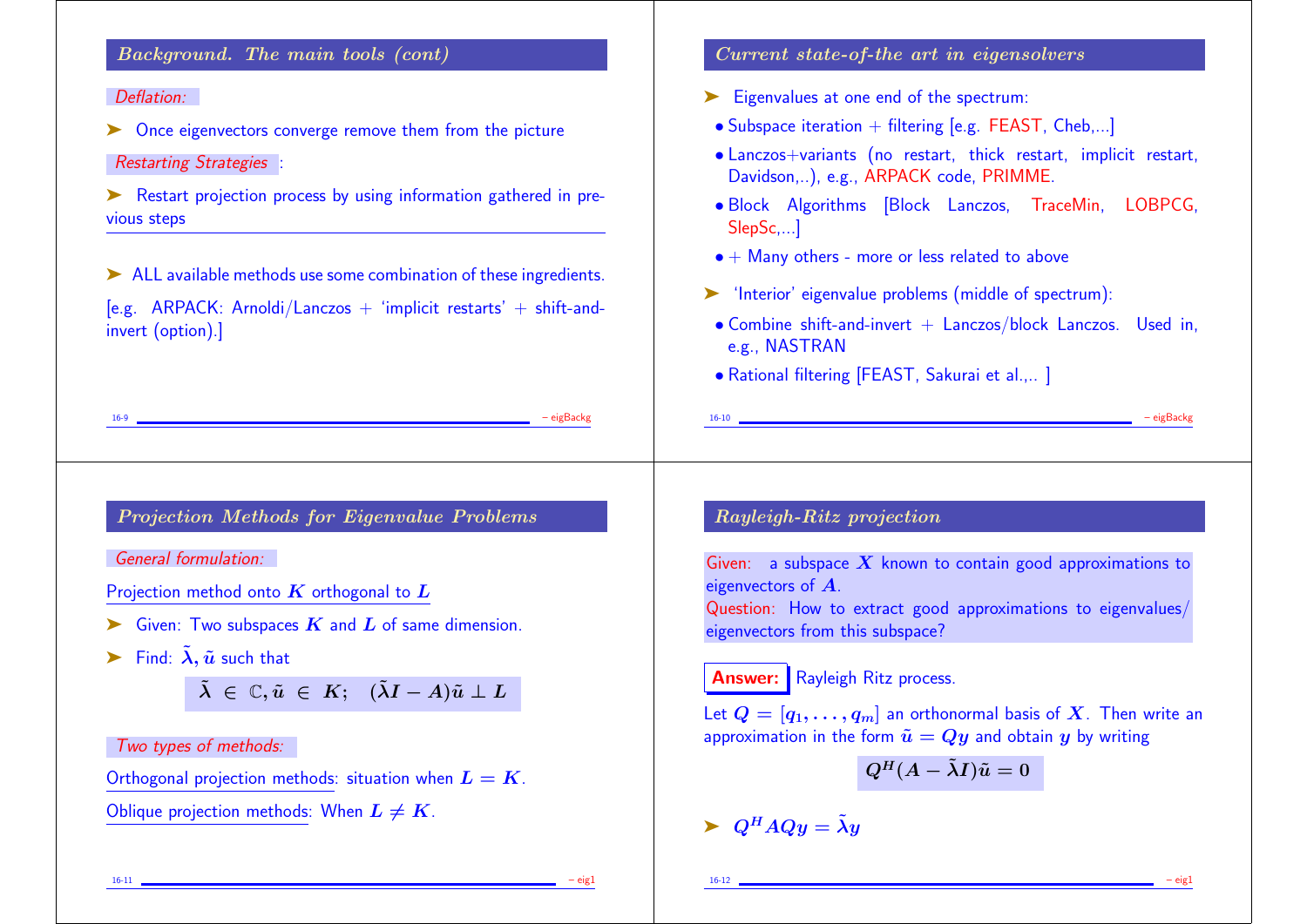#### Procedure:

- 1. Obtain an orthonormal basis of  $X$
- 2. Compute  $C = Q^H A Q$  (an  $m \times m$  matrix)
- 3. Obtain Schur factorization of  $C, C = Y R Y^H$
- 4. Compute  $\tilde{U} = QY$

Property: if  $X$  is (exactly) invariant, then procedure will yield exact eigenvalues and eigenvectors.

<u>Proof:</u> Since X is invariant,  $(A - \tilde{\lambda}I)u = Qz$  for a certain z.<br>  $Q^HQz = 0$  implies  $z = 0$  and therefore  $(A - \tilde{\lambda}I)u = 0$ .

► Can use this procedure in conjunction with the subspace obtained from subspace iteration algorithm

### Subspace Iteration

➤ Original idea: projection technique onto a subspace if the form  $Y = A^k X$ 

in practice: Replace  $A^k$  by suitable polynomial [Chebyshev]

 $\bullet$  Easy to implement (in symmetric case);<br>Advantages:  $\bullet$  Easy to analyze: • Easy to analyze;

Disadvantage: Slow.

 $\triangleright$  Often used with polynomial acceleration:  $A<sup>k</sup>X$  replaced by  $C_k(A)X$ . Typically  $C_k$  = Chebyshev polynomial.

16-14 – eig1

16-13 – eig1

#### Algorithm: Subspace Iteration with Projection

1. Start: Choose an initial system of vectors  $X =$  $[x_0, \ldots, x_m]$  and an initial polynomial  $C_k$ .

#### 2. Iterate: Until convergence do:

- (a) Compute  $\hat{Z}=C_{k}(A)X_{old}$ .
- (b) Orthonormalize  $\hat{Z}$  into  $Z$ .
- (c) Compute  $B = Z^H A Z$  and use the QR algorithm to compute the Schur vectors  $Y = [y_1, \ldots, y_m]$  of B.
- (d) Compute  $X_{new} = ZY$ .
- (e) Test for convergence. If satisfied stop. Else select a new polynomial  $C_{k^{\prime}}^{\prime}$  and continue.

THEOREM: Let  $S_0 = span\{x_1, x_2, \ldots, x_m\}$  and assume that  $S_0$  is such that the vectors  $\{Px_i\}_{i=1,\dots,m}$  are linearly independent where P is the spectral projector associated with  $\lambda_1, \ldots, \lambda_m$ . Let  $\mathcal{P}_k$  the orthogonal projector onto the subspace  $S_k = span\{X_k\}.$ Then for each eigenvector  $u_i$  of  $A, i = 1, \ldots, m$ , there exists a unique vector  $s_i$  in the subspace  $S_0$  such that  $Ps_i=u_i$ . Moreover, the following inequality is satisfied

$$
\| (I - \mathcal{P}_k) u_i \|_2 \le \| u_i - s_i \|_2 \left( \left| \frac{\lambda_{m+1}}{\lambda_i} \right| + \epsilon_k \right)^k, \quad (1)
$$

where  $\epsilon_k$  tends to zero as k tends to infinity.

16-16 – eig1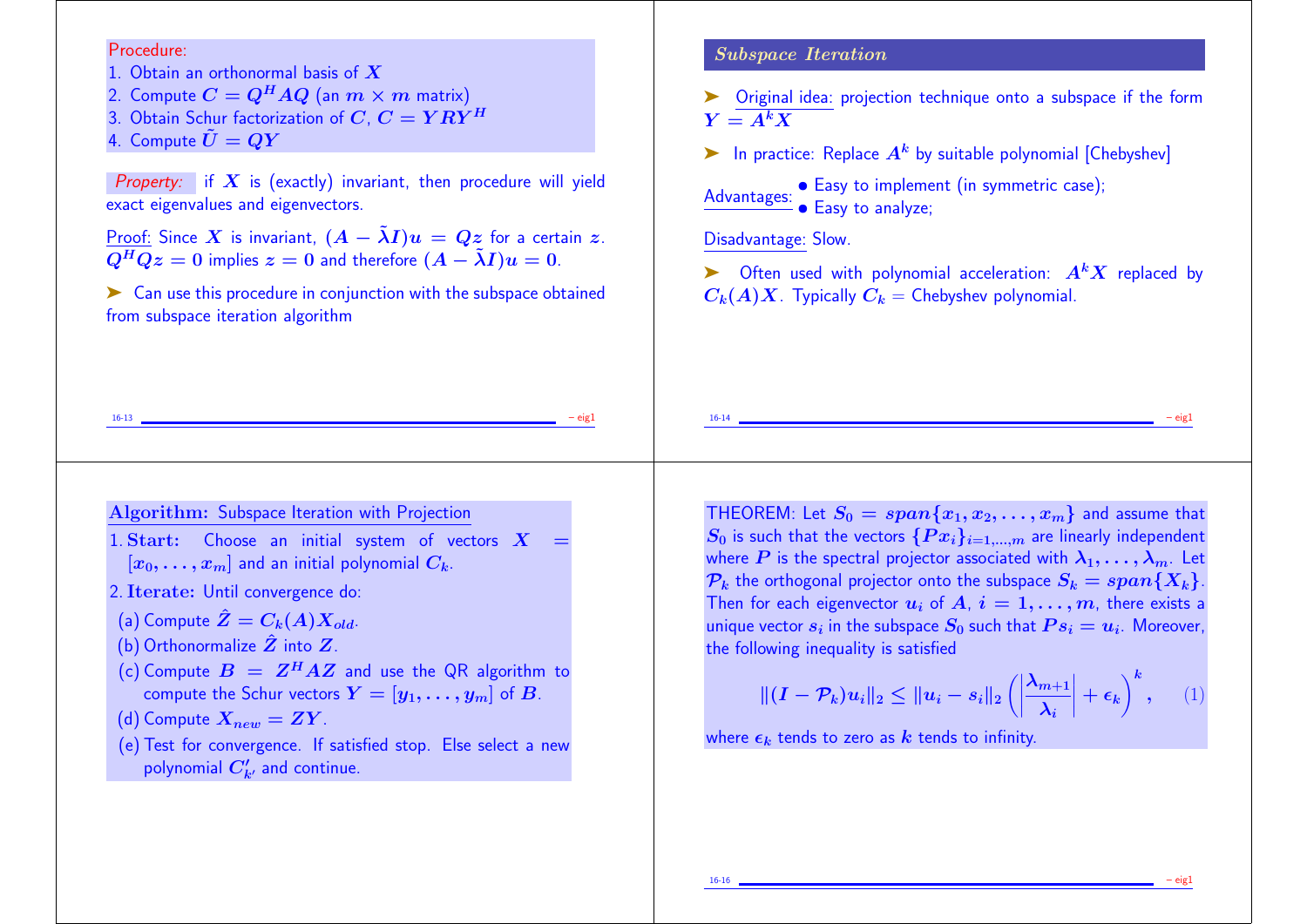### Krylov subspace methods

Principle: Projection methods on Krylov subspaces, i.e., on

$$
K_m(A,v_1)={\sf span}\{v_1,Av_1,\cdots,A^{m-1}v_1\}
$$

- probably the most important class of projection methods [for linear systems and for eigenvalue problems]
- $\bullet$  many variants exist depending on the subspace  $L$ .

Properties of 
$$
K_m
$$
. Let  $\mu = \text{deg.}$  of minimal polynomial of  $v$ . Then,

- $K_m = \{p(A)v|p =$  polynomial of degree  $\leq m-1\}$
- $K_m = K_u$  for all  $m > \mu$ . Moreover,  $K_u$  is invariant under A.
- $dim(K_m) = m$  iff  $\mu > m$ .

```
16-17 – eig1
```
### Result of Arnoldi's algorithm

#### Let

$$
\overline{H}_m = \begin{bmatrix} x & x & x & x & x \\ x & x & x & x & x \\ & x & x & x & x \\ & & x & x & x \\ & & & x & x \\ & & & & x \end{bmatrix}; \quad \overline{H}_m = \overline{H}_m(1:m,1:m)
$$

1.  $V_m = [v_1, v_2, ..., v_m]$  orthonormal basis of  $K_m$ . 2.  $AV_m = V_{m+1}\overline{H}_m = V_mH_m + h_{m+1,m}v_{m+1}e_m^T$  $\bm{m}$ 3.  $V_m^T A V_m = H_m \equiv \overline{H}_m$  - last row.

#### Arnoldi's Algorithm

- $\blacktriangleright$  Goal: to compute an orthogonal basis of  $K_m$ .
- ightharpoonup Input: Initial vector  $v_1$ , with  $||v_1||_2 = 1$  and  $m$ .

ALGORITHM : 1. Arnoldi's procedure

For 
$$
j = 1, ..., m
$$
 do  
\nCompute  $w := Av_j$   
\nFor  $i = 1, ..., j$ , do  $\begin{cases} h_{i,j} := (w, v_i) \\ w := w - h_{i,j}v_i \end{cases}$   
\n $h_{j+1,j} = ||w||_2$ ;  $v_{j+1} = w/h_{j+1,j}$   
\nEnd

Appliaction to eigenvalue problems

► Write approximate eigenvector as  $\tilde{u} = V_m y + \text{Galerkin condi-1}$ tion

16-18 – eig1

$$
(A - \tilde{\lambda}I)V_my \perp \mathcal{K}_m \rightarrow V_m^H(A - \tilde{\lambda}I)V_my = 0
$$

Approximate eigenvalues are eigenvalues of  $H_m$ 

$$
H_my_j=\tilde{\lambda}_jy_j
$$

Associated approximate eigenvectors are

$$
\tilde{u}_j = V_m y_j
$$

Typically a few of the outermost eigenvalues will converge first.

16-19 – eig1

16-20 – eig1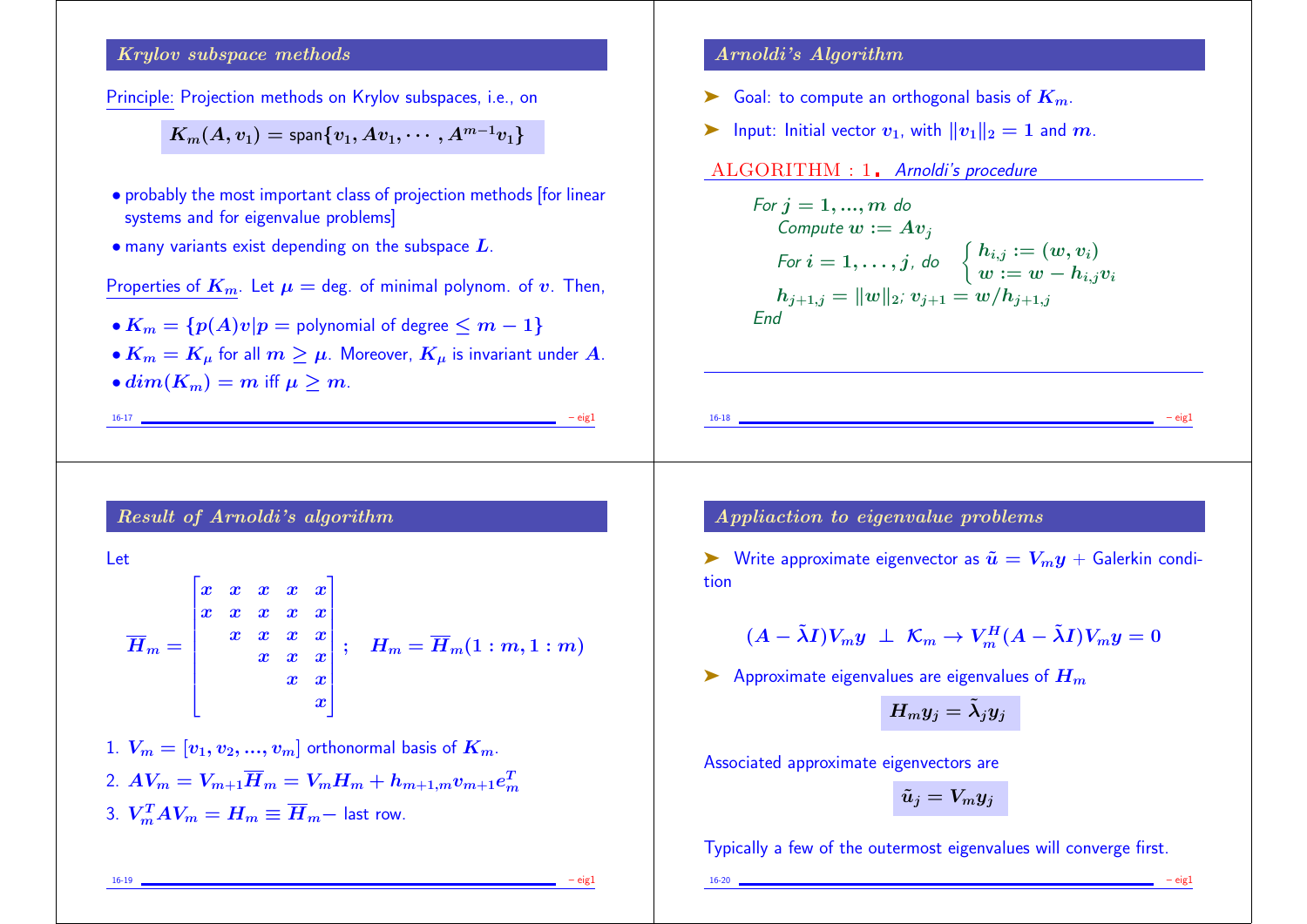### Restarted Arnoldi

In practice: Memory requirement of algorithm implies restarting is necessary

➤ Restarted Arnoldi for computing rightmost eigenpair:

# ALGORITHM : 2. Restarted Arnoldi

- 1. Start: Choose an initial vector  $v_1$  and a dimension  $m$ .
- 2. Iterate: Perform  $m$  steps of Arnoldi's algorithm.
- 3. Restart: Compute the approximate eigenvector  $u_1^{(m)}$ 1
- 4. associated with the rightmost eigenvalue  $\lambda^{(m)}_1$ .  $\frac{(m)}{1}$ .
- 5. If satisfied stop, else set  $v_1 \equiv u_1^{(m)}$  and goto 2.

# Example:

Small Markov Chain matrix  $[Mark(10)]$ , dimension = 55]. Restarted Arnoldi procedure for computing the eigenvector associated with the eigenvalue with algebraically largest real part. We use  $m = 10$ .

| $\overline{\boldsymbol{m}}$ | $\Re(\lambda)$        |     | $\left  \Im(\lambda) \right $ Res. Norm |
|-----------------------------|-----------------------|-----|-----------------------------------------|
|                             | $10 0.9987435899D+00$ | 0.0 | $0.246D-01$                             |
|                             | $20 0.9999523324D+00$ | 0.0 | $0.144D-02$                             |
|                             | $30 0.1000000368D+01$ | 0.0 | $0.221D - 04$                           |
|                             | 40 0.1000000025D+01   | 0.0 | 0.508D-06                               |
|                             | $50 0.9999999996D+00$ | 0.0 | 0.138D-07                               |

16-22 **– eigl** – eigl – eigl – eigl – eigl – eigl – eigl – eigl – eigl – eigl – eigl – eigl – eigl – eigl – eigl – eigl – eigl – eigl – eigl – eigl – eigl – eigl – eigl – eigl – eigl – eigl – eigl – eigl – eigl – eigl – ei

# Restarted Arnoldi (cont.)

➤ Can be generalized to more than \*one\* eigenvector :

$$
v_1^{(new)}=\sum_{i=1}^p \rho_i u_i^{(m)}
$$

16-21 – eig1

➤ However: often does not work well – (hard to find good coefficients  $\boldsymbol{\rho_i}$ 's)

➤ Alternative : compute eigenvectors (actually Schur vectors) one at a time.

➤ Implicit deflation.

### Deflation

➤ Very useful in practice.

➤ Different forms: locking (subspace iteration), selective orthogonalization (Lanczos), Schur deflation, ...

A little background | Consider Schur canonical form

 $A = U R U^H$ 

where  $U$  is a (complex) upper triangular matrix.

 $\triangleright$  Vector columns  $u_1, \ldots, u_n$  called Schur vectors.

➤ Note: Schur vectors depend on each other, and on the order of the eigenvalues

16-23 – eig1

16-24 – eig1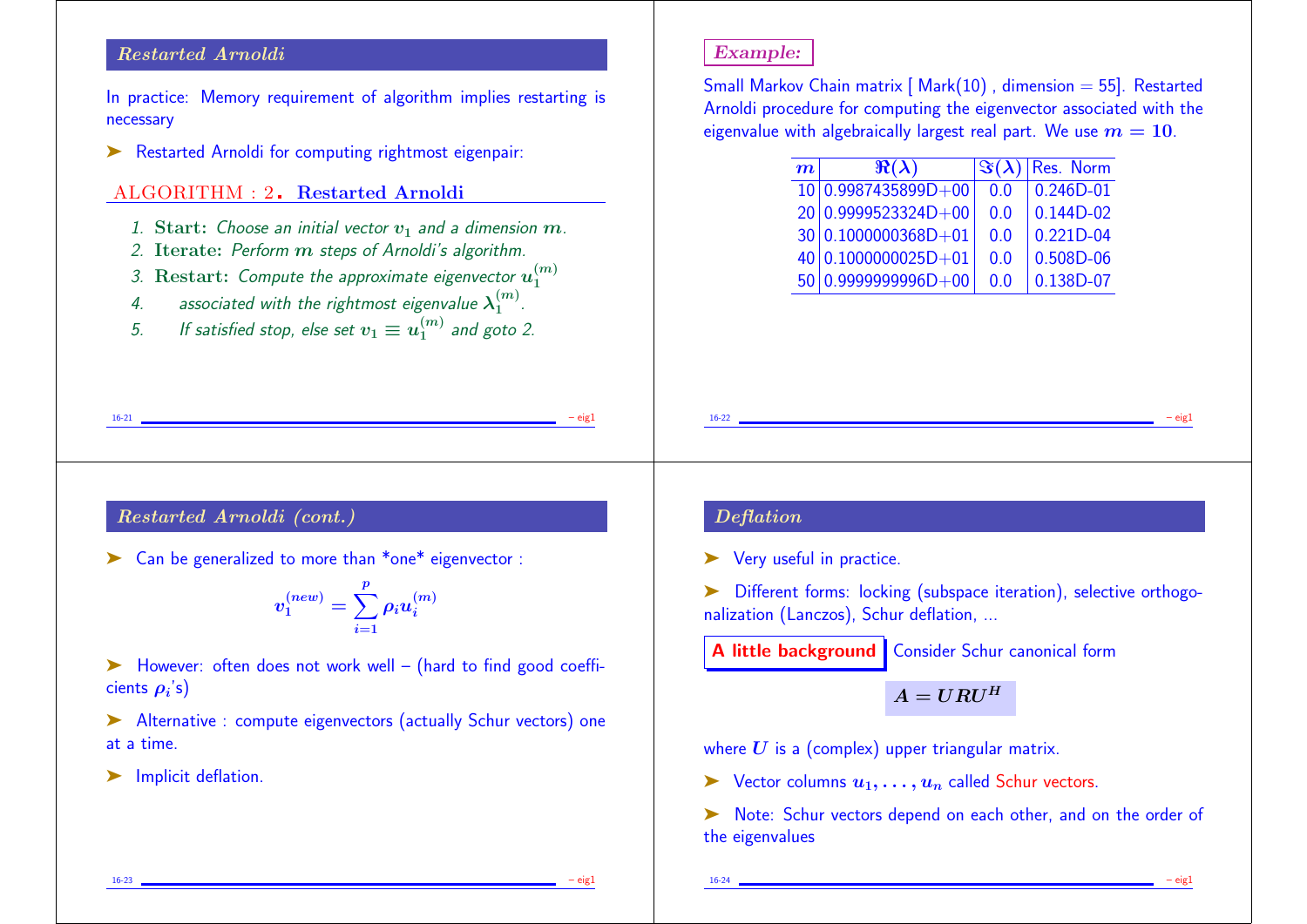Wiedlandt Deflation: Assume we have computed a right eigenpair  $\lambda_1, u_1$ . Wielandt deflation considers eigenvalues of

$$
A_1 = A - \sigma u_1 v^H
$$

Note:

 $\Lambda(A_1) = \{\lambda_1 - \sigma, \lambda_2, \ldots, \lambda_n\}$ 

Wielandt deflation preserves  $u_1$  as an eigenvector as well all the left eigenvectors not associated with  $\lambda_1$ .

An interesting choice for v is to take simply  $v = u_1$ . In this case Wielandt deflation preserves Schur vectors as well.

16-25 **– eigl** – eigl – eigl – eigl – eigl – eigl – eigl – eigl – eigl – eigl – eigl – eigl – eigl – eigl – eigl – eigl – eigl – eigl – eigl – eigl – eigl – eigl – eigl – eigl – eigl – eigl – eigl – eigl – eigl – eigl – ei

► Can apply above procedure successively.

ALGORITHM : 3. Explicit Deflation

- 1.  $A_0 = A$ 2. For  $j = 0 \dots \mu - 1$  Do:<br>3. Compute a dominant ex-Compute a dominant eigenvector of  $A_i$ 4. Define  $A_{j+1} = A_j - \sigma_j u_j u_j^H$
- 5. End
- $\triangleright$  Computed  $u_1, u_2, \dots$  form a set of Schur vectors for A.
- ➤ Alternative: implicit deflation (within a procedure such as Arnoldi).

# Deflated Arnoldi

 $\triangleright$  When first eigenvector converges, put it in 1st column of  $V_m =$  $[v_1, v_2, \ldots, v_m]$ . Arnoldi will now start at column 2, orthogonaling still against  $v_1, ..., v_i$  at step j.

➤ Accumulate each new converged eigenvector in columns 2, 3, ... ['locked' set of eigenvectors.]

Thus, for  $k = 2$ :

$$
V_m = \begin{bmatrix} \frac{active}{v_1, v_2, \hat{v}_3, \ldots, v_m} \end{bmatrix}
$$

V.

 $\begin{array}{c}\n\hline\n\end{array}$ 

H<sup>m</sup> = ∗ ∗ ∗ ∗ ∗ ∗ ∗ ∗ ∗ ∗ ∗ ∗ ∗ ∗ ∗ ∗ ∗ ∗ ∗ ∗ ∗ ∗ ∗ ∗

➤ Similar techniques in Subspace iteration [G. Stewart's SRRIT]

16-26 – eig1

Example: Matrix Mark(10) – small Markov chain matrix ( $N =$ 55).

First eigenpair by iterative Arnoldi with  $m = 10$ .

| $\bm{m}$ $\mid$ | $Re(\lambda)$          |     | $ \Im m(\lambda) $ Res. Norm |
|-----------------|------------------------|-----|------------------------------|
|                 | 10 0.9987435899D+00    | 0.0 | $0.246D - 01$                |
|                 | $20 0.9999523324D+00 $ | 0.0 | $0.144D-02$                  |
|                 | 30 0.1000000368D+01    | 0.0 | $0.221D - 04$                |
|                 | $40 0.1000000025D+01$  | 0.0 | 0.508D-06                    |
|                 | 50 0.9999999996D+00    | 0.0 | 0.138D-07                    |

16-28 – eig1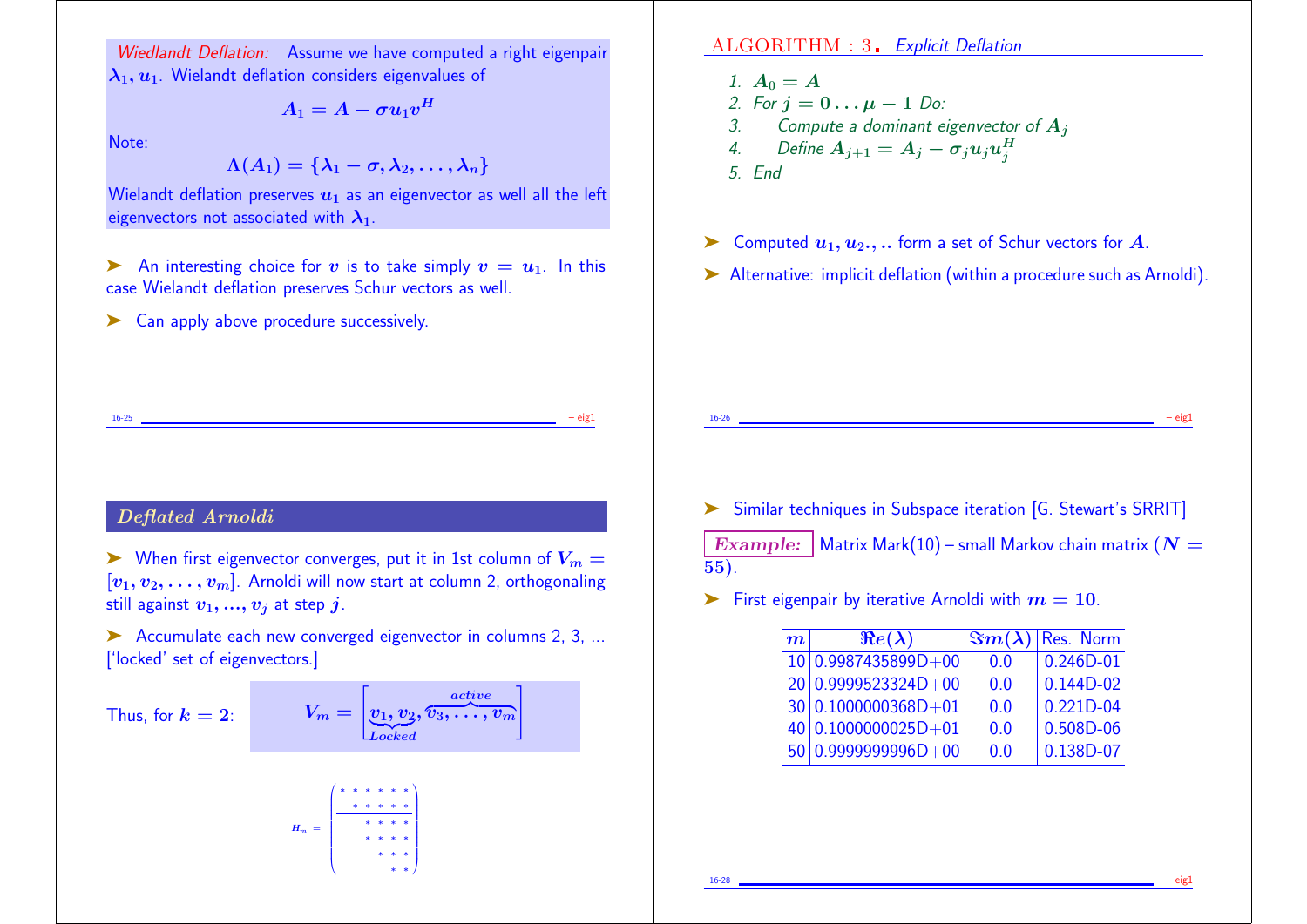# ➤ Computing the next 2 eigenvalues of Mark(10).

| Computing the next 2 eigenvalues of Mark(10).                                                                                                                        |                                   | Hermitian case: The Lanczos Algorithm                                                                                                                                                                                                               |
|----------------------------------------------------------------------------------------------------------------------------------------------------------------------|-----------------------------------|-----------------------------------------------------------------------------------------------------------------------------------------------------------------------------------------------------------------------------------------------------|
| Eig. Mat-Vec's<br>$Re(\lambda)$                                                                                                                                      | $\sqrt{\Im m(\lambda)}$ Res. Norm | The Hessenberg matrix becomes tridiagonal:                                                                                                                                                                                                          |
| 60 0.9370509474<br>$\overline{2}$                                                                                                                                    | 0.870D-03<br>0.0                  |                                                                                                                                                                                                                                                     |
| 69 0.9371549617                                                                                                                                                      | $0.175D-04$<br>0.0                | $A = A^H$ and $V_m^H A V_m = H_m$ $\rightarrow$ $H_m = H_m^H$                                                                                                                                                                                       |
| 78 0.9371501442                                                                                                                                                      | 0.313D-06<br>0.0                  |                                                                                                                                                                                                                                                     |
| 87 0.9371501564                                                                                                                                                      | 0.0<br>$0.490D-08$                | We can write<br>➤                                                                                                                                                                                                                                   |
| $\overline{3}$<br>96 0.8112247133                                                                                                                                    | $0.210D-02$<br>0.0                |                                                                                                                                                                                                                                                     |
| 104 0.8097553450                                                                                                                                                     | 0.538D-03<br>0.0                  |                                                                                                                                                                                                                                                     |
| 112 0.8096419483                                                                                                                                                     | 0.874D-04<br>0.0                  |                                                                                                                                                                                                                                                     |
| <b>COL</b>                                                                                                                                                           | Æ.                                |                                                                                                                                                                                                                                                     |
| -11<br>152 0.8095717167                                                                                                                                              | đ.<br>0.0<br>$0.444D-07$          |                                                                                                                                                                                                                                                     |
|                                                                                                                                                                      |                                   | rite $H_m = \begin{bmatrix} \alpha_1 & \beta_2 & & & & \ \beta_2 & \alpha_2 & \beta_3 & & & \ & & \beta_3 & \alpha_3 & \beta_4 & & \ & & & \ddots & \ddots & \ & & & & \beta_m & \alpha_m \end{bmatrix}$                                            |
|                                                                                                                                                                      |                                   | Consequence: three term recurrence<br>➤                                                                                                                                                                                                             |
|                                                                                                                                                                      |                                   |                                                                                                                                                                                                                                                     |
|                                                                                                                                                                      |                                   | $\beta_{j+1}v_{j+1}=Av_j-\alpha_jv_j-\beta_jv_{j-1}$                                                                                                                                                                                                |
|                                                                                                                                                                      |                                   | $16 - 30$                                                                                                                                                                                                                                           |
| ALGORITHM : 4. Lanczos<br>1. Choose $v_1$ of norm unity. Set $\beta_1 \equiv 0, v_0 \equiv 0$<br>2. For $j = 1, 2, , m$ Do:<br>$w_j := Av_j - \beta_j v_{j-1}$<br>3. |                                   | Lanczos with reorthogonalization<br>Observation [Paige, 1981]: Loss of orthogonality starts suddenly,<br>when the first eigenpair converges. It indicates loss of linear<br>indedependence of the $v_i$ s. When orthogonality is lost, then several |
| $\alpha_j:=(w_i,v_i)$<br>$w_i := w_i - \alpha_i v_i$<br>$\beta_{j+1} := \ w_j\ _2$ . If $\beta_{j+1} = 0$ then Stop<br>$v_{i+1} := w_i/\beta_{i+1}$                  |                                   | copies of the same eigenvalue start appearing.<br>Full reorthogonalization – reorthogonalize $v_{i+1}$ against all previous<br>➤<br>$v_i$ 's every time.                                                                                            |
| Hermitian matrix + Arnoldi $\rightarrow$ Hermitian Lanczos                                                                                                           |                                   | Partial reorthogonalization - reorthogonalize $v_{j+1}$ against all pre-<br>➤<br>vious $v_i$ 's only when needed [Parlett & Simon]<br>Selective reorthogonalization – reorthogonalize $v_{i+1}$ against com-<br>➤                                   |
| $\boldsymbol{4}$ .<br>$\overline{7}$ .<br>8. EndDo<br>In theory $v_i$ 's defined by 3-term recurrence are orthogonal.                                                |                                   | puted eigenvectors [Parlett & Scott]<br>No reorthogonalization - Do not reorthogonalize - but take mea-<br>➤                                                                                                                                        |

➤ However: in practice severe loss of orthogonality;

16-31 – eig1

16-32 – eig1

sures to deal with 'spurious' eigenvalues. [Cullum & Willoughby]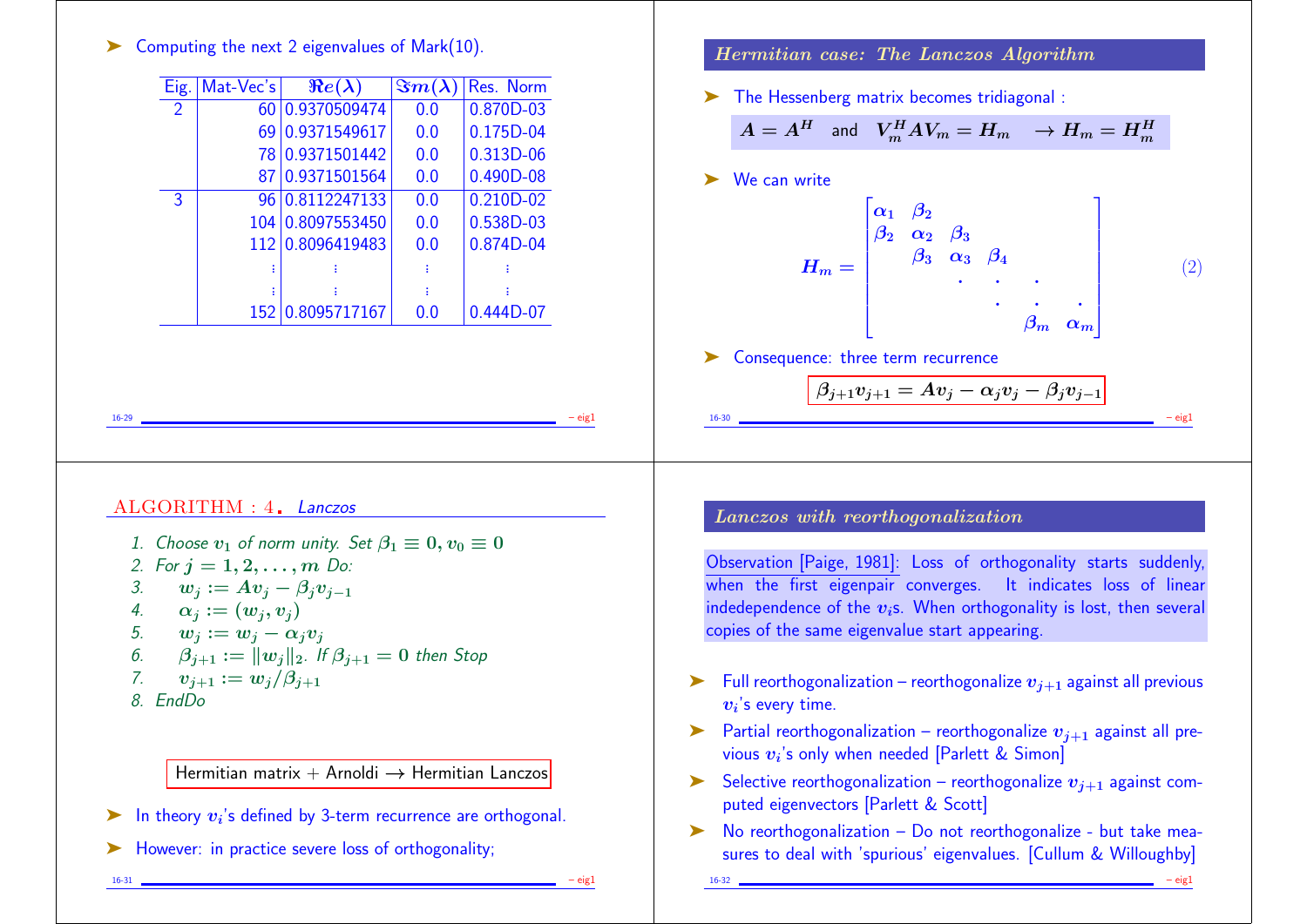# Partial reorthogonalization

- ➤ Partial reorthogonalization: reorthogonalize only when deemed necessary.
- ▶ Main question is when?
- ▶ Uses an inexpensive recurrence relation
- $\triangleright$  Work done in the 80's [Parlett, Simon, and co-workers] + more recent work [Larsen, '98]
- ➤ Package: PROPACK [Larsen] V 1: 2001, most recent: V 2.1 (Apr. 05)

16-33 – eig1

➤ Often, need for reorthogonalization not too strong

# The Lanczos Algorithm in the Hermitian Case

Assume eigenvalues sorted increasingly

$$
\lambda_1\leq \lambda_2\leq \cdots \leq \lambda_n
$$

- $\triangleright$  Orthogonal projection method onto  $K_{m}$ ;
- ➤ To derive error bounds, use the Courant characterization

$$
\tilde{\lambda}_1=\min_{u\;\in\;K,\;u\neq 0}\frac{(Au,u)}{(u,u)}=\frac{(A\tilde{u}_1,\tilde{u}_1)}{(\tilde{u}_1,\tilde{u}_1)}
$$
\n
$$
\tilde{\lambda}_j=\min_{\left\{\begin{array}{c}u\in K,\;u\neq 0\\u-\tilde{u}_1,\ldots,\tilde{u}_{j-1}\end{array}\right\}}\frac{(Au,u)}{(u,u)}=\frac{(A\tilde{u}_j,\tilde{u}_j)}{(\tilde{u}_j,\tilde{u}_j)}
$$

- $\triangleright$  Bounds for  $\lambda_1$  easy to find similar to linear systems.
- $\blacktriangleright$  Ritz values approximate eigenvalues of  $A$  inside out:

$$
\begin{matrix} \lambda_1 & \lambda_2 & \lambda_{n-1} & \lambda_n \\ \hline \dot{\tilde{\lambda}}_1 & \dot{\tilde{\lambda}}_2 & \dots & \dot{\tilde{\lambda}}_{n-1} & \dot{\tilde{\lambda}}_n \end{matrix}
$$

# A-priori error bounds

Theorem [Kaniel, 1966]:

$$
0\leq \lambda_1^{(m)}-\lambda_1\leq (\lambda_N-\lambda_1)\left[\frac{\tan\angle(v_1,u_1)}{T_{m-1}(1+2\gamma_1)}\right]^2
$$

16-34 – eig1

where  $\gamma_1=\frac{\lambda_2-\lambda_1}{\lambda_N-\lambda_2}$  $\frac{\lambda_2-\lambda_1}{\lambda_N-\lambda_2}$ ; and  $\angle(v_1,u_1)$  = angle between  $v_1$  and  $u_1$ .

+ results for other eigenvalues. [Kaniel, Paige, YS]

Theorem  
\n
$$
0 \leq \lambda_i^{(m)} - \lambda_i \leq (\lambda_N - \lambda_1) \left[ \kappa_i^{(m)} \frac{\tan \angle(v_i, u_i)}{T_{m-i}(1 + 2\gamma_i)} \right]^2
$$
\nwhere  $\gamma_i = \frac{\lambda_{i+1} - \lambda_i}{\lambda_N - \lambda_{i+1}}$ ,  $\kappa_i^{(m)} = \prod_{j < i} \frac{\lambda_j^{(m)} - \lambda_N}{\lambda_j^{(m)} - \lambda_i}$ 

16-35 – eig1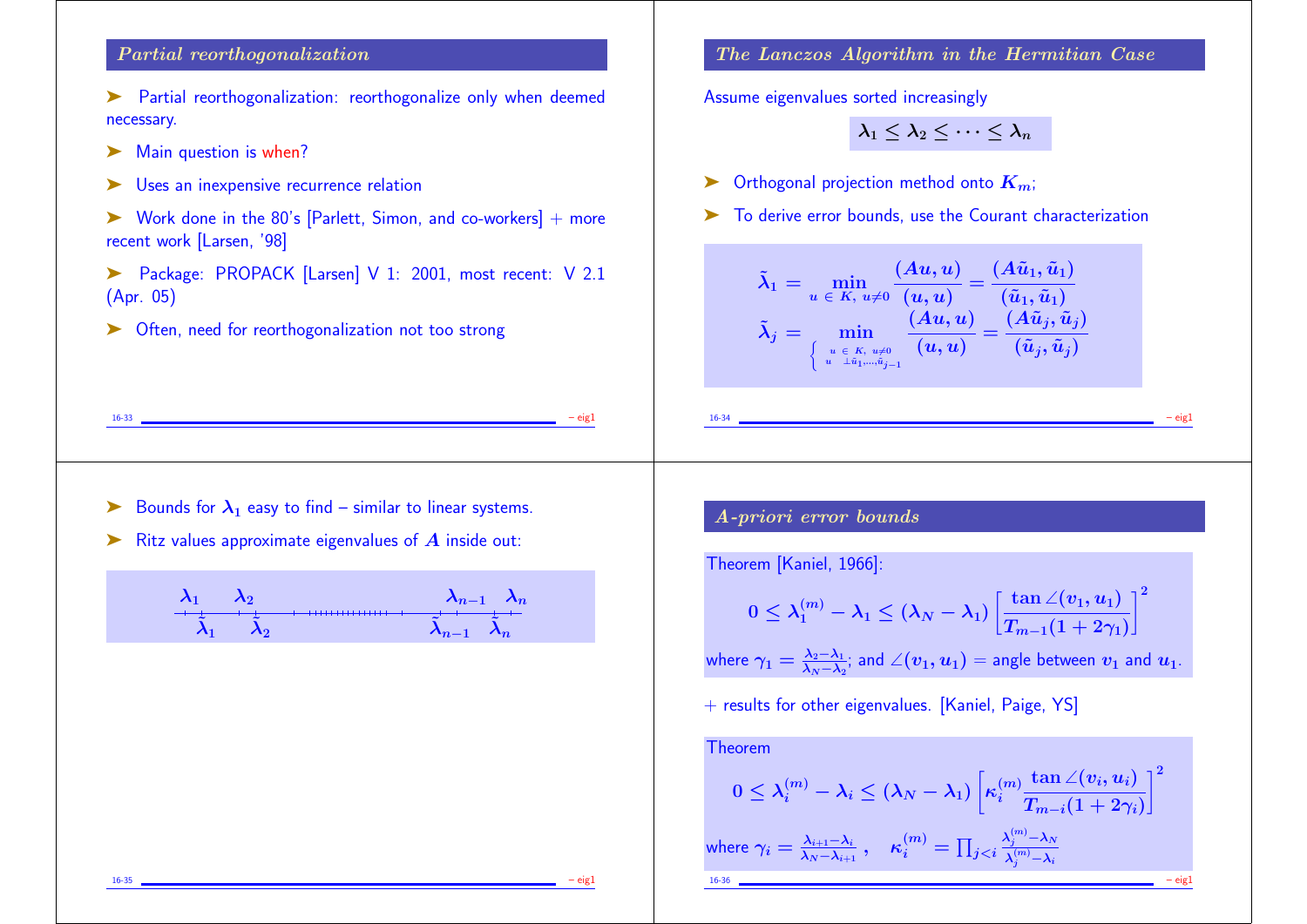The Lanczos biorthogonalization  $(A^H \neq A)$ 

#### ALGORITHM : 5. Lanczos bi-orthogonalization

1. Choose two vectors  $v_1, w_1$  such that  $(v_1, w_1) = 1$ . 2. Set  $\beta_1 = \delta_1 \equiv 0$ ,  $w_0 = v_0 \equiv 0$ 3. For  $j = 1, 2, ..., m$  Do: 4.  $\alpha_i = (Av_i, w_i)$ 5.  $\hat{v}_{j+1} = Av_j - \alpha_j v_j - \beta_j v_{j-1}$ 6.  $\hat{w}_{i+1} = A^T w_i - \alpha_i w_i - \delta_i w_{i-1}$ 7.  $\delta_{j+1} = |(\hat{v}_{j+1}, \hat{w}_{j+1})|^{1/2}$ . If  $\delta_{j+1} = 0$  Stop 8.  $\beta_{i+1} = (\hat{v}_{i+1}, \hat{w}_{i+1})/\delta_{i+1}$ 9.  $w_{i+1} = \hat{w}_{i+1}/\beta_{i+1}$ 10.  $v_{i+1} = \hat{v}_{i+1}/\delta_{i+1}$  $11.$  FndDo.

16-37 – eig1

► Builds a pair of biorthogonal bases for the two subspaces  $\mathcal{K}_m(A, v_1)$  and  $\mathcal{K}_m(A^H, w_1)$ 

 $\triangleright$  Many choices for  $\delta_{i+1}, \beta_{i+1}$  in lines 7 and 8. Only constraint:

$$
\delta_{j+1}\beta_{j+1}=(\hat{v}_{j+1},\hat{w}_{j+1})
$$

 $\mathbf{L}$ 

Let

$$
T_m=\begin{bmatrix} \alpha_1 & \beta_2 & & & \\ \delta_2 & \alpha_2 & \beta_3 & & \\ & \ddots & \ddots & \ddots & \\ & & \delta_{m-1} & \alpha_{m-1} & \beta_m \\ & & & \delta_m & \alpha_m \end{bmatrix}\;.
$$

 $\blacktriangleright \ \ v_i \ \in \ \mathcal{K}_m(A,v_1)$  and  $w_j \ \in \mathcal{K}_m(A^T,w_1)$ .

If the algorithm does not break down before step  $m$ , then the vectors  $v_i, i = 1, \ldots, m$ , and  $w_i, j = 1, \ldots, m$ , are biorthogonal, i.e.,

 $(v_i, w_i) = \delta_{ij} \quad 1 \leq i, \; j \leq m$ .

Moreover,  ${v_i}_{i=1,2,...,m}$  is a basis of  $\mathcal{K}_m(A, v_1)$  and  ${w_i}_{i=1,2,...,m}$  is a basis of  $\mathcal{K}_m(A^H, w_1)$  and

$$
AV_m = V_m T_m + \delta_{m+1} v_{m+1} e_m^H, A^H W_m = W_m T_m^H + \bar{\beta}_{m+1} w_{m+1} e_m^H, W_m^H A V_m = T_m.
$$

 $\triangleright$  If  $\theta_i, y_i, z_i$  are, respectively an eigenvalue of  $T_m$ , with associated right and left eigenvectors  $y_i$  and  $z_i$  respectively, then corresponding approximations for  $\boldsymbol{A}$  are

16-38 – eig1

|                         | Ritz value Right Ritz vector Left Ritz vector |           |
|-------------------------|-----------------------------------------------|-----------|
| $\boldsymbol{\theta_i}$ | $V_m y_i$                                     | $W_m z_i$ |

[Note: terminology is abused slightly - Ritz values and vectors normally refer to Hermitian cases.]

16-39 – eig1

16-40 – eig1